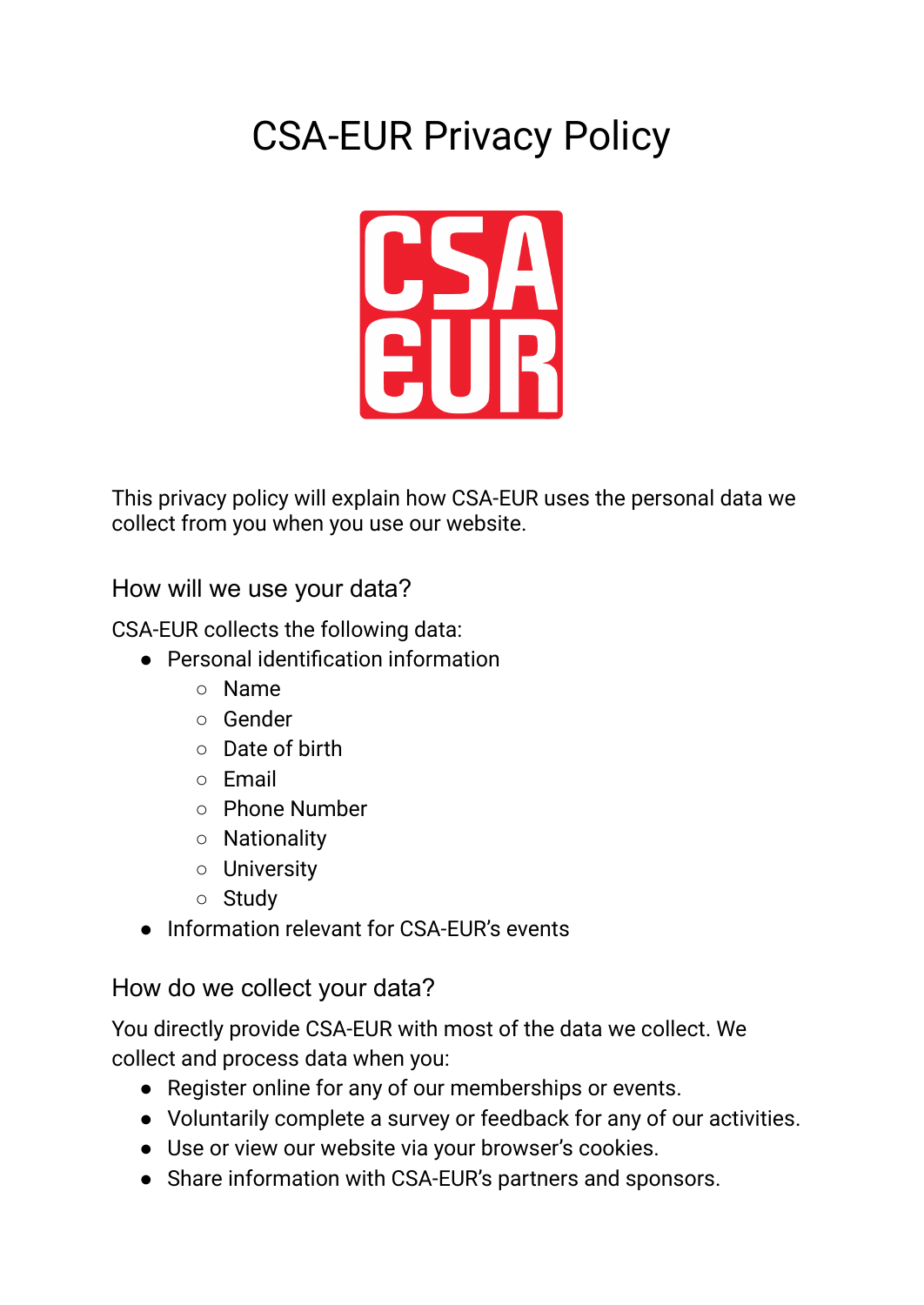# How will we use your data?

CSA-EUR collects your data so that we can:

- E-mail you updates regarding CSA-EUR.
- Create statistics that improves CSA-EUR overall
- Manage your account

#### How do we store your data?

CSA-EUR stores your data on a server at Digital Ocean ([www.digitalocean.com/](https://www.digitalocean.com/)).

CSA-EUR can keep your data for an infinite period of time for statistical purposes.

#### What are your data protection rights?

CSA-EUR would like to make sure you are fully aware of all of your data protection rights. Every user is entitled to the following:

- **The right to access** You have the right to request CSA-EUR for copies of your personal data.
- **The right to rectification** You have the right to request that CSA-EUR correct any information you believe is inaccurate. You also have the right to request CSA-EUR to complete the information you believe is incomplete.
- **The right to erasure** You have the right to request that CSA-EUR erase your personal data, under certain conditions.
- **The right to restrict processing** You have the right to request that CSA-EUR restrict the processing of your personal data, under certain conditions.
- **The right to object to processing** You have the right to object to CSA-EUR's processing of your personal data, under certain conditions.
- **The right to data portability** You have the right to request that CSA-EUR transfer the data that we have collected to another organisation, or directly to you, under certain conditions.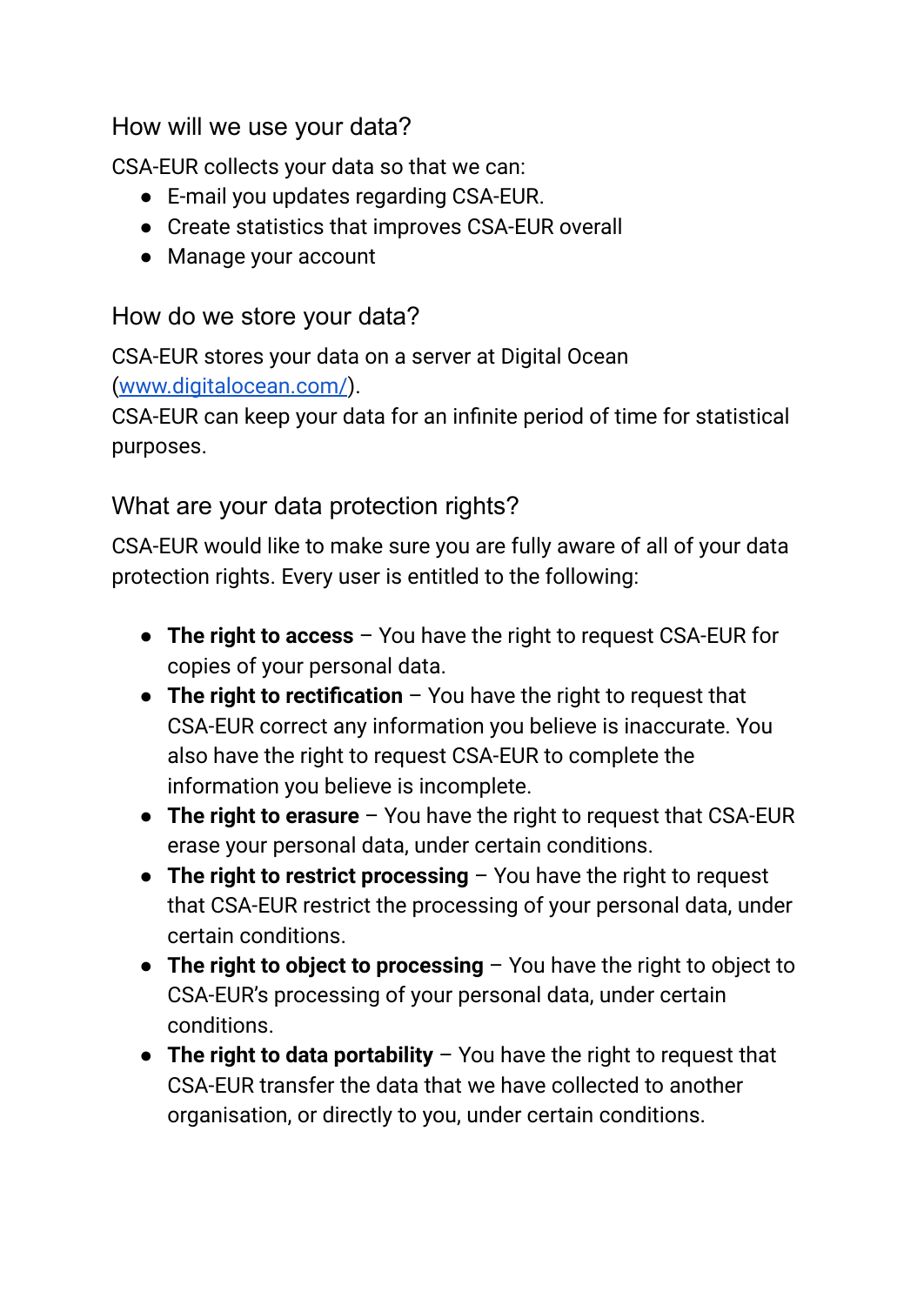If you make a request, we have one month to respond to you. If you would like to exercise any of these rights, please contact us at our email: [info@csa-eur.nl](mailto:info@csa-eur.nl)

# Cookies

Cookies are text files placed on your computer to collect standard Internet log information and visitor behaviour information. When you visit our websites, we may collect information from you automatically through cookies or similar technology

For further information, visit <https://www.allaboutcookies.org/>

#### How do we use cookies?

CSA-EUR uses cookies in a range of ways to improve your experience on our website, including:

- Understanding how you use our website.
- Keeping you signed in

# How to manage cookies

You can set your browser not to accept cookies, and the above website tells you how to remove cookies from your browser. However, in a few cases, some of our website features may not function as a result.

#### Privacy policies of other websites

The CSA-EUR website contains links to other websites. Our privacy policy applies only to our website, so if you click on a link to another website, you should read their privacy policy.

#### **Changes**

CSA-EUR keeps its privacy policy under regular review and places any updates on this web page. This privacy policy was last updated on 7 March 2022.